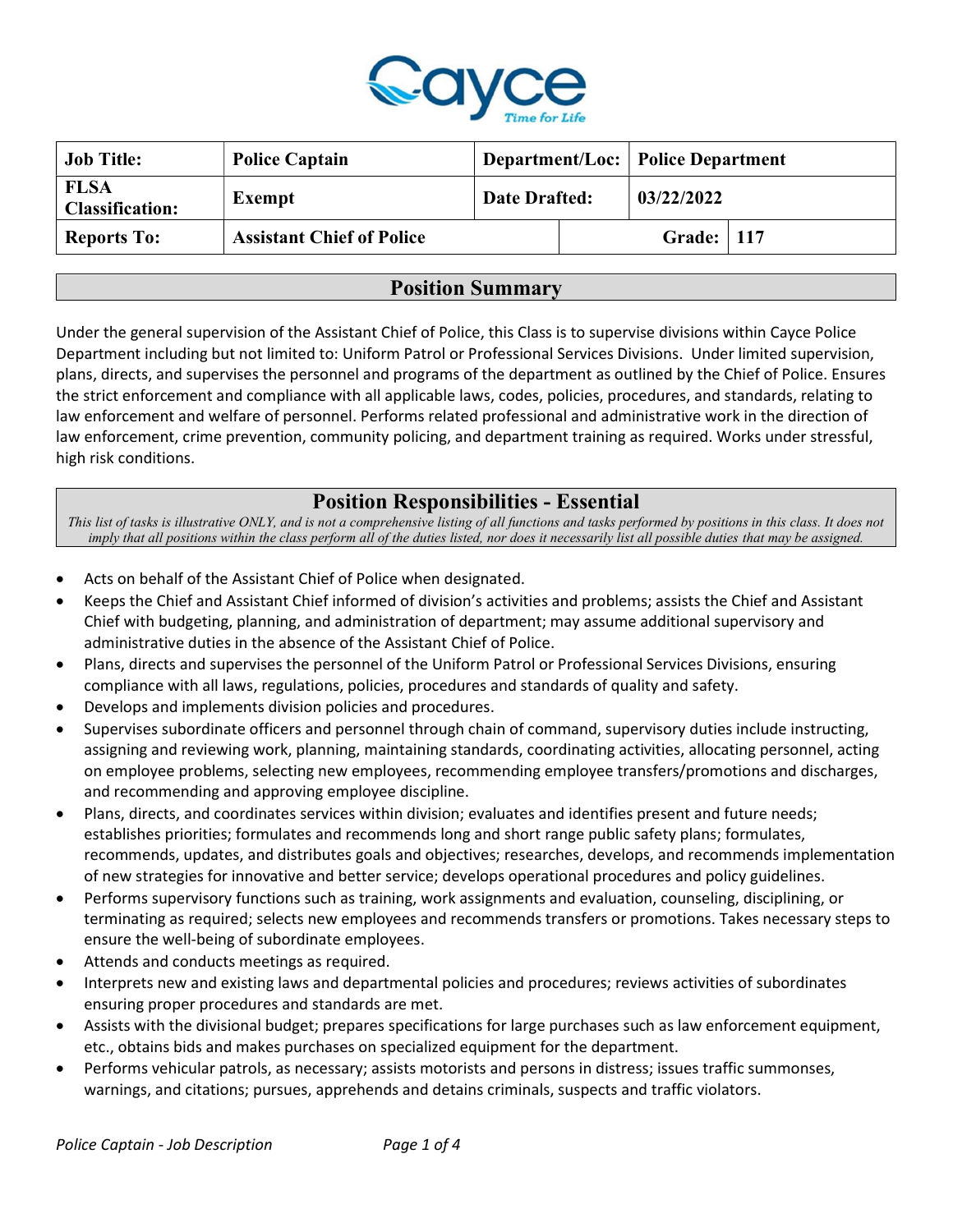

- Assumes command of law enforcement operations at the scene of crimes and major emergencies, or when directed; participates in more difficult law enforcement problems and instructs subordinate officers in methods to be followed in special cases.
- Documents incident reports; maintains records required for legal processes of court; serves as a witness in court proceedings.
- Determines division goals and sets protocol for specific projects and programs.
- Secures and administers grants for special project/program funding.
- Develops and maintains cooperative relationships with other City departments, outside vendors and the general public contacted in the course of work; assists in resolving problems or complaints.
- Provides leadership and coordination in high risk and/or emergency situations; performs general law enforcement duties.
- Ensures the proper maintenance of divisional vehicles and equipment. Coordinates purchases and repairs of law enforcement equipment.
- Attends periodic training sessions, maintains required level of proficiency in the use of firearms and other equipment.
- Reviews reports and monthly statistics, directing personnel as needed; prepares administrative reports.
- Participates in public relations efforts as necessary to maintain a cooperative and positive relationship between the department, city agencies and the community. Promotes law enforcement cooperation and awareness with schools and civic groups; conducts law enforcement meetings/classes; establishes positive community relations. Receives and responds directly to citizens' inquiries, concerns and complaints concerning law enforcement activities.
- Keeps the Chief and Assistant Chief advised of any and all incidents or events that require his/her attention.
- Cooperates with law enforcement officers of other state, local and federal agencies in investigations.
- Operates various types of office equipment such as computers, printer, calculator, radio equipment, telephones, fax machine, copier, camera, etc. Operates/uses a variety of police equipment including a police vehicle, firearms, etc.
- Uses office and computer supplies, restraining devices, protective gear, and a variety of police issued materials and supplies.
- Coordinates recruitment and hiring activities; develops recruitment literature and participates in recruitment programs; supervises parts of the applications process; reviews and screens applicants and makes recommendations to the Chief and Assistant Chief.
- Participates in safety related training, makes suggestions as necessary; serves on inspection teams when appropriate. Works according to good safety practices as posted, instructed, and/or discussed. Follows safety rules and regulations and uses personal safety equipment.
- Maintains prompt and regular attendance; adheres to city policies and procedures regarding absences and tardiness.

# Position Responsibilities - Non-Essential/Other

- May be required to assume various command duties and operations at the City's Emergency Operations Center for emergency duty anytime the Emergency Operations Plan is activated.
- Prepares reports, papers, and other documents appropriate to the department; maintains and updates records and manuals.
- Attends seminars and studies written materials to maintain knowledge in the field.
- Monitors staffing to ensure that an adequate number of officers are scheduled each day; schedules and monitors training hours to ensure each officer receives adequate in-service training during the year.
- Performs other related duties and other duties as assigned.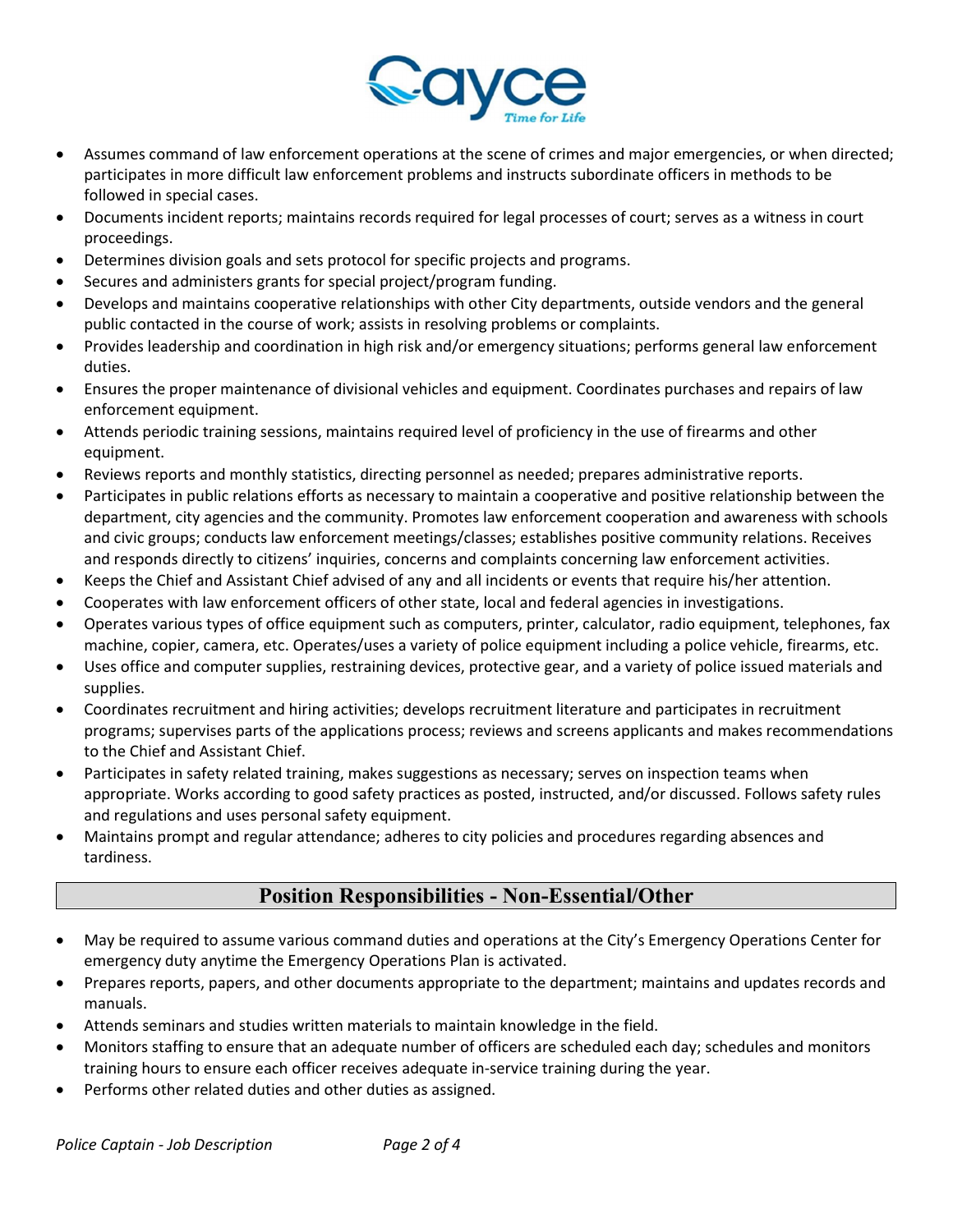

### Essential Skills and Experience

- Requires a bachelor's degree in criminal justice, business, public administration, emergency management, English, psychology, or other relevant field; requires at least twelve years of experience in law enforcement, at least six of which were in a management/supervisory role, and two of which were at a command level; or any equivalent combination of education, training, and experience which provides the required knowledge, skills, and abilities.
- Advanced knowledge of law enforcement, community policing, police investigations theory, and administration to oversee planning and implementation of police operations and to prepare reports/analyses, policies, and budget at an executive level.
- A very high level of analytical skill is necessary in order to develop and implement department mission, goals and procedures; determine needs for capital expenditures, personnel and operating budget; and prepare special reports or analyses for jurisdiction or outside agencies.
- An advanced level of interpersonal skill is necessary in order to provide effective leadership to subordinate personnel as well as to develop cooperative working relationships with employees, senior management, elected officials and venders supplying good or services to the jurisdiction. Must have clear understanding of Cayce Police Department Vision and Mission statements and how they apply to proactive community-oriented policing.
- Analytical abilities necessary to make sound, logical decisions quickly and sound judgment is required to act in the best interests of citizens and the jurisdiction. Analytical ability to plan work schedules and evaluate work performances.
- License and certifications:

Valid South Carolina Driver's license

Must have completed the South Carolina Criminal Justice Academy Class I Basic LE Must have completed the South Carolina Criminal Justice Academy Basic Instructor Class or its equivalent. Management, supervisory, techniques training desirable (FBI Command College, FBI-LEEDA, Certified Public Manager, Southern Police Institute AOC, FBI National Academy).

# Mental & Physical Demands - ADA Guidelines

#### Physical Demands

| $\bullet$ | Sit                                     | Frequently | $\bullet$ | Reach Above Shoulder | Frequently   |
|-----------|-----------------------------------------|------------|-----------|----------------------|--------------|
| $\bullet$ | Walk                                    | Frequently | $\bullet$ | Climb                | Frequently   |
| $\bullet$ | Stand                                   | Frequently | $\bullet$ | Crawl                | Frequently   |
| $\bullet$ | Handling                                | Frequently | $\bullet$ | Squat or Kneel       | Frequently   |
| $\bullet$ | <b>Reach Outward</b>                    | Frequently | $\bullet$ | Bend                 | Frequently   |
|           | <b>Lifting Requirements</b>             |            |           |                      |              |
| $\bullet$ | 10 pounds or less                       | Frequently | $\bullet$ | 51-100 pounds        | Occasionally |
| $\bullet$ | 11-20 pounds                            | Frequently | $\bullet$ | >100 pounds          | Occasionally |
| $\bullet$ | 21-50 pounds                            | Frequently |           |                      |              |
|           | <b>Pushing and Pulling Requirements</b> |            |           |                      |              |
| $\bullet$ | 12 pounds or less                       | Frequently | ٠         | 41 to 100 pounds     | Frequently   |
| $\bullet$ | 13 to 25 pounds                         | Frequently | $\bullet$ | > than 100 pounds    | Occasionally |
| $\bullet$ | 26 to 40 pounds                         | Frequently |           |                      |              |